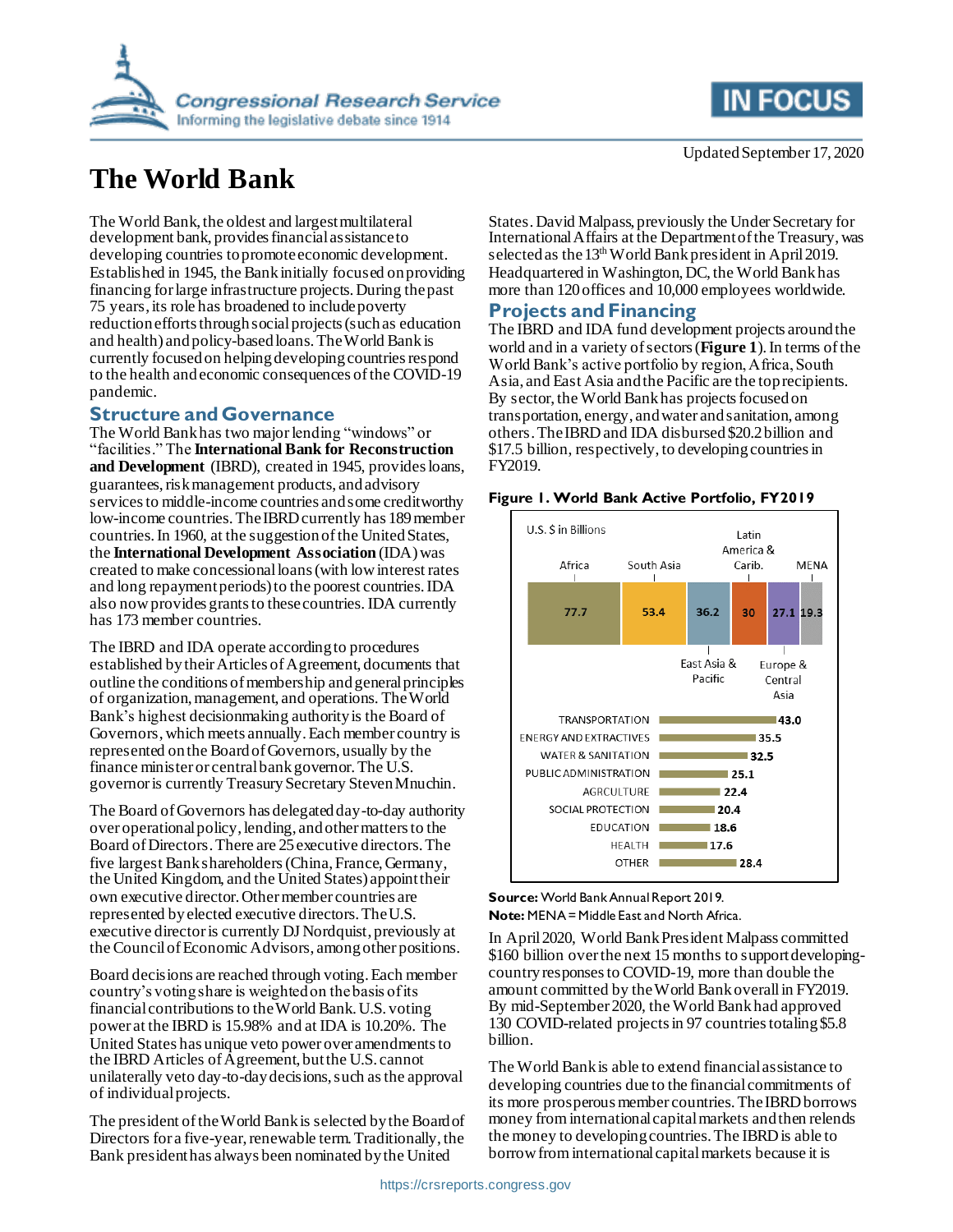backed by the guarantees of member governments. The IBRD's total capital is \$280 billion. Most of the capital (\$263 billion) are guarantees from donor countries ("callable" capital) and a small portion (\$17 billion, about 6%) has been paid to the IBRD by donor countries ("paidin" capital). The United States has the largest financial commitment to the IBRD, accounting for 16.57% of total IBRD resources. U.S. paid-in capital is \$2.9 billion and U.S. callable capital is \$43.5 billion. To date, the IBRD has never drawn on its callable capital. The IBRD earns income on its equity investments and the interest it charges on loans, which it uses to pay for World Bank operating expenses. The IBRD also annually transfers a portion of its net income to IDA.

IDA is able to provide low-cost loans and grants based on direct contributions by donor countries, in addition to the annual transfer from IBRD. IDA also started issuing its own bonds in 2018 as a new way to raise resources. As IDA extends concessional loans and grants to low-income countries, the window'sresources become depleted. Donor countries meet every three years, to replenish resources. Across the 18replenishments of resources since IDA's creation, donor countries have contributed \$258 billion to IDA. The United States has contributed \$53.2 billion, about 21% of the total. U.S. commitments to IDA have fallen in recent replenishment cycles, from \$3.9 billion in the  $17<sup>th</sup>$ IDA replenishment (IDA-17) to \$3.3 billion in IDA-18 to \$3.0 billion in IDA-19.

## **U.S. Policy**

The United States has traditionally played a leadership role at the World Bank. Within the U.S. government, the Department of the Treasury is the lead agency in the executive branch managing U.S. participation in the World Bank.

Congress also shapes U.S. policy at the World Bank. Congress authorizes and appropriates U.S. financial commitments to the World Bank and, at times, has withheld funding unless certain reforms are completed. Congress has also passed legislation directing U.S. representatives at the World Bank and other international financial institutions (IFIs) to advocate and vote for specific policies, as well as legislation requiring reports from the Department of the Treasury on World Bank and other IFI issues. In addition, presidential appointments for the U.S. representatives at the World Bank (the governor, the executive director, and their alternates) require Senate confirmation.

For FY2021, the Administration requested authorization to vote in favor of a capital increase at the International Financial Corporation (IFC), a lending facility at the World Bank focused on private sector development, as well as authorization for \$3.0 billion for the U.S. contribution to IDA-19. In response to the overwhelming demand for World Bank assistance in response to COVID-19, Congress included these authorizations in the CARES Act (P.L. 116-136). The Administration has also requested for FY2021 \$206.5 million as the second of six installments for a capital increase at the IBRD, as well as \$1.0 billion for the first of three installments to IDA-19.

# **Current Debates**

As the World Bank mobilizes its resources in response to the COVID-19 pandemic, there are questions about whether additional resources should be made available by donor countries, whether IBRD can stretch its current lending capacity, andwhether the World Bank has sufficient staffing to process unprecedented volumes of lending. There are also potential tensions between the quick disbursement of funds and adequate safeguards to protect donor contributions, and questions about project prioritization.Legislation has been introduced urging U.S. leadership in the IFIs during the pandemic and additional steps that could be taken to bolster the IFI response (H.R. 6581, S. 3669, S. 4137).

There are also questions about how the World Bank will coordinate with other multilateral and bilateral donors. The World Bank was created to address shortages of capital for post-WWII Europe and developing countries, but in subsequent decades international capital markets developed and donor countries created new multilateral aid organizations. Today, the World Bank is a relatively small source of capital to developing countries (**[Figure 2](#page-1-0)**).

#### <span id="page-1-0"></span>**Figure 2. Select Capital Flows to Developing Countries**



**Sources:** OECD International Development Statistics, World Bank World Development Indicators.

**Notes:** 2017 data for net disbursements of official flows and net inflows of private capital. Bilateral development assistance includes OECD Development Assistance Committee (DAC) governments.

In recent years, debate has also focused on China's role at the World Bank, which may be amplified by policymaker concerns about China's handling of its early COVID-19 outbreak (H.R. 907). China is taking a greater leadership role at the World Bank, even while it continues to borrow from the World Bank. Legislation has been introduced that would push for China's graduation from its eligibility for World Bank assistance (H.R. 5051, S. 3017, S. 3018).

For more information, see CRS Report R41170, *Multilateral Development Banks: Overview and Issues for Congress*, by Rebecca M. Nelson and CRS Report R46342, *COVID-19: Role of the International Financial Institutions*, by Rebecca M. Nelson and Martin A. Weiss.

**Rebecca M. Nelson**, Specialist in International Trade and Finance